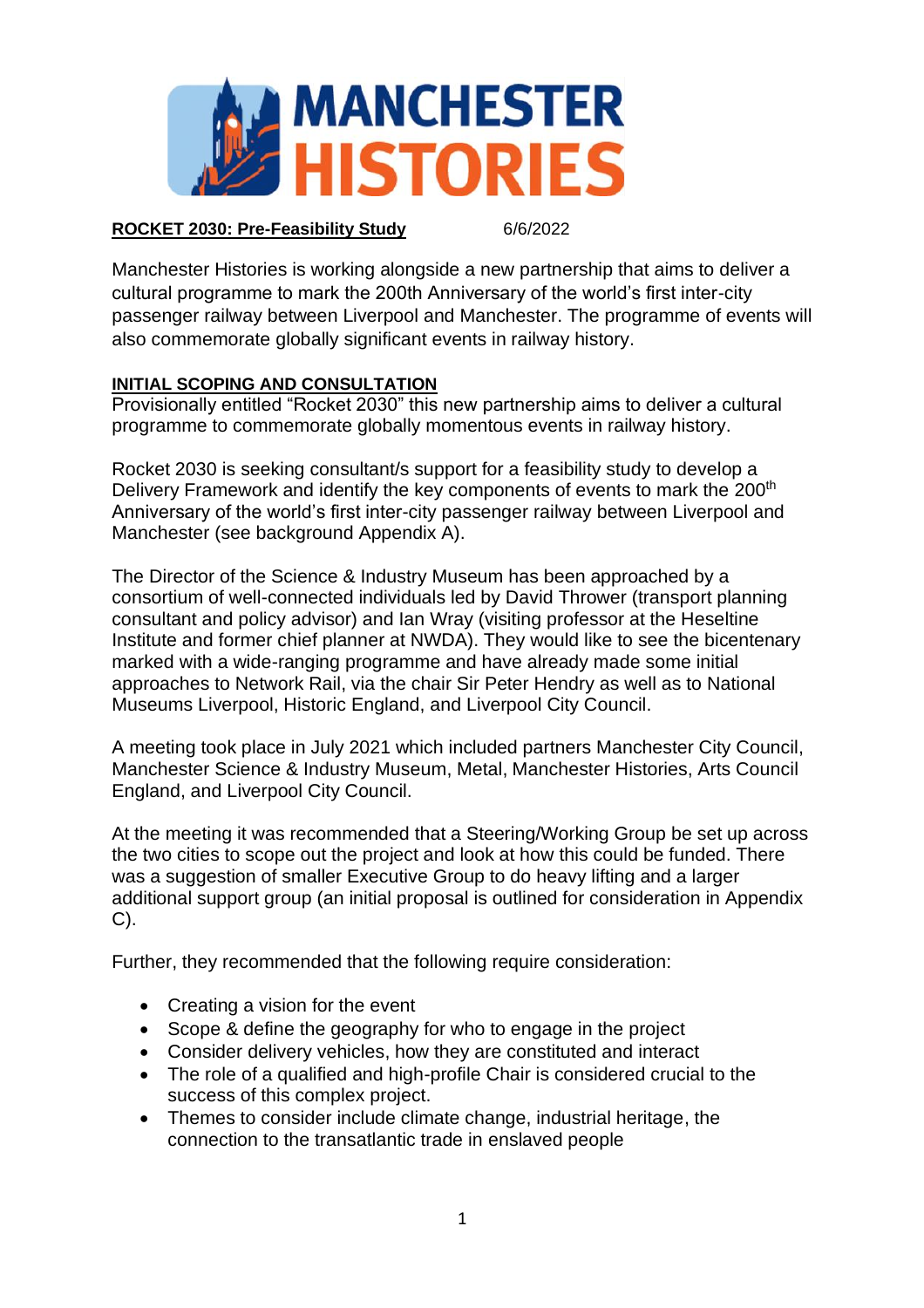- Programme of public engagement to be defined and implemented early in project planning so that people can help shape activity and be actively involved.
- Important to have widespread ownership but roles and responsibilities will need to be defined to avoid future issues.
- Set out provisional timescales for the development of the above
- Propose a structure of governance and staff roles for the development and delivery of the project
- How to develop into an investable proposition for government specifically the DCMS

It should be noted that HS2 and Northern Powerhouse Rail will be in place in the 2030s, creating a transformational impact on the contemporary connectivity between northern cities. The event could act as a launch pad for several cultural, educational and industry initiatives.

There are several strategic partners – such as the local transport authorities, St Helens, Warrington, Wigan and Salford councils, Railway Heritage organisations, Historic England, NML and Network Rail (soon to become Great British Rail in 2023) who need to be engaged to ensure a critical mass of support for this highly significant anniversary.

Subsequent meetings of an initial project partnership have secured the involvement of St Helens Borough and Salford City councils and a range of cultural partners particularly from Liverpool and Manchester.

# **Development of a Rocket 2030 Delivery Framework**

Initial project partners have identified the need to establish a strategic management and operational structure that will:

- Deliver ambitious events and activities in the run up, during and after 2030.
- Profile ROCKET 2030 across the UK and beyond
- Generate significant visitors and economic impact
- Bring communities together, raising engagement and participation
- Ensure a legacy of the work

# **Requirements of the Contract**:

- 1. Horizon scan and scoping of potential partners
- 2. Initial contact and consultation with stakeholders and gain buy in
- 3. Develop a vision for the project with partners
- 4. Propose a structure and delivery framework for the management of the programme including the appointment of a Chair and defining roles of a partners and working groups
- 5. Outline a plan for delivery with timeline
- 6. Development of draft budget based on scope and indications from funding partners
- 7. Set out future economic and social benefits that the project will realise, with an indication of the value of the project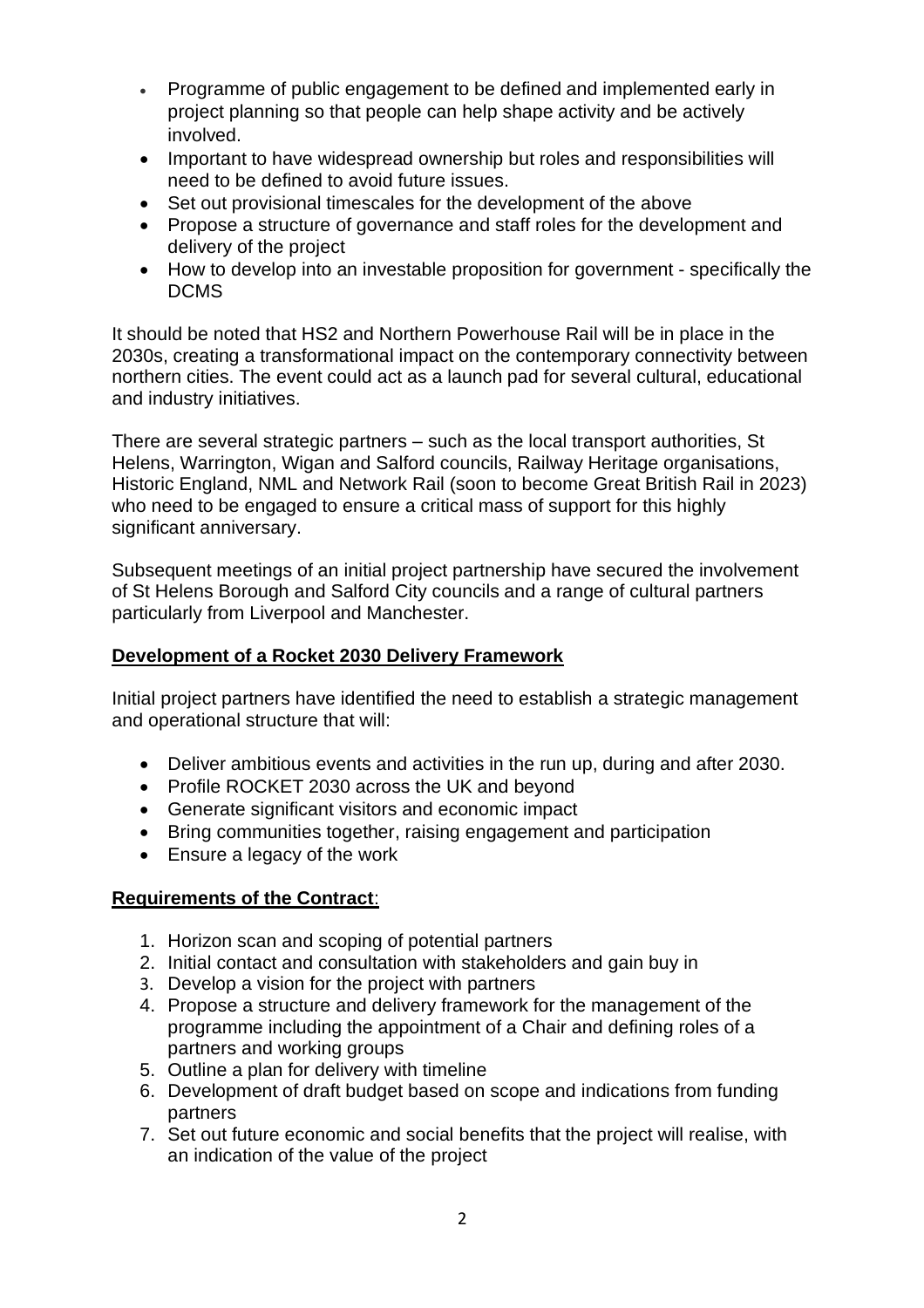The work will develop pathways and tools to maximise the project's potential as a global cultural event and:

- Set out the initial phase of planning
- Align and connect partner ambitions and aims
- Ensure community cohesion, deliver community engagement, and maximise social, cultural & heritage value and equality & diversity within the project
- Linking the historic event and celebration with the associated historic buildings and environment which help tell the story and can support understanding and appreciation of the local areas and its significance.
- Focus programming, resources, activities, and expectations ensuring a resilient and sustainable approach that is low carbon
- Connection to private sector, cultural and creative industries enabling new partnerships, including corporate social responsibility and sponsorship.
- Focus Learning and Skills development to boost employment and employability connecting people to creative and cultural jobs and opportunities created by the project

It is expected that the contracted party will define, enable, and deliver a methodology that garners political credibility, community support and engagement, stakeholder and sector buy in as well as enabling the development of new income and investment streams.

The report will optimise the role of the Partners in delivering this ambition through a clear framework that is action focussed, ambitious, aspirational, and unique to this project.

# **Methodology/Proposals**

Proposals are requested that will outline a planned approach to the requirements of the contract. This should include:

- Methodology including the proposed data and analysis needed to fulfil the brief
- Short Curriculum Vitae of those involved
- Examples demonstrating where you have undertaken similar commissions
- Proposed Delivery Schedule
- How you will communicate key milestones and progress to the partners
- Your approach to equality, diversity, and inclusion

It is expected that the proposed methodology will include:

- Desktop analysis of current national and local strategies, development, documentation information and data
- Interviews, engagement, and workshops with key stakeholders (including those listed)
- A cultural heritage sector specific consultation
- A wider public consultation
- Identification of actions, budgets, responsibilities, and timelines for delivery of the framework, both short and long term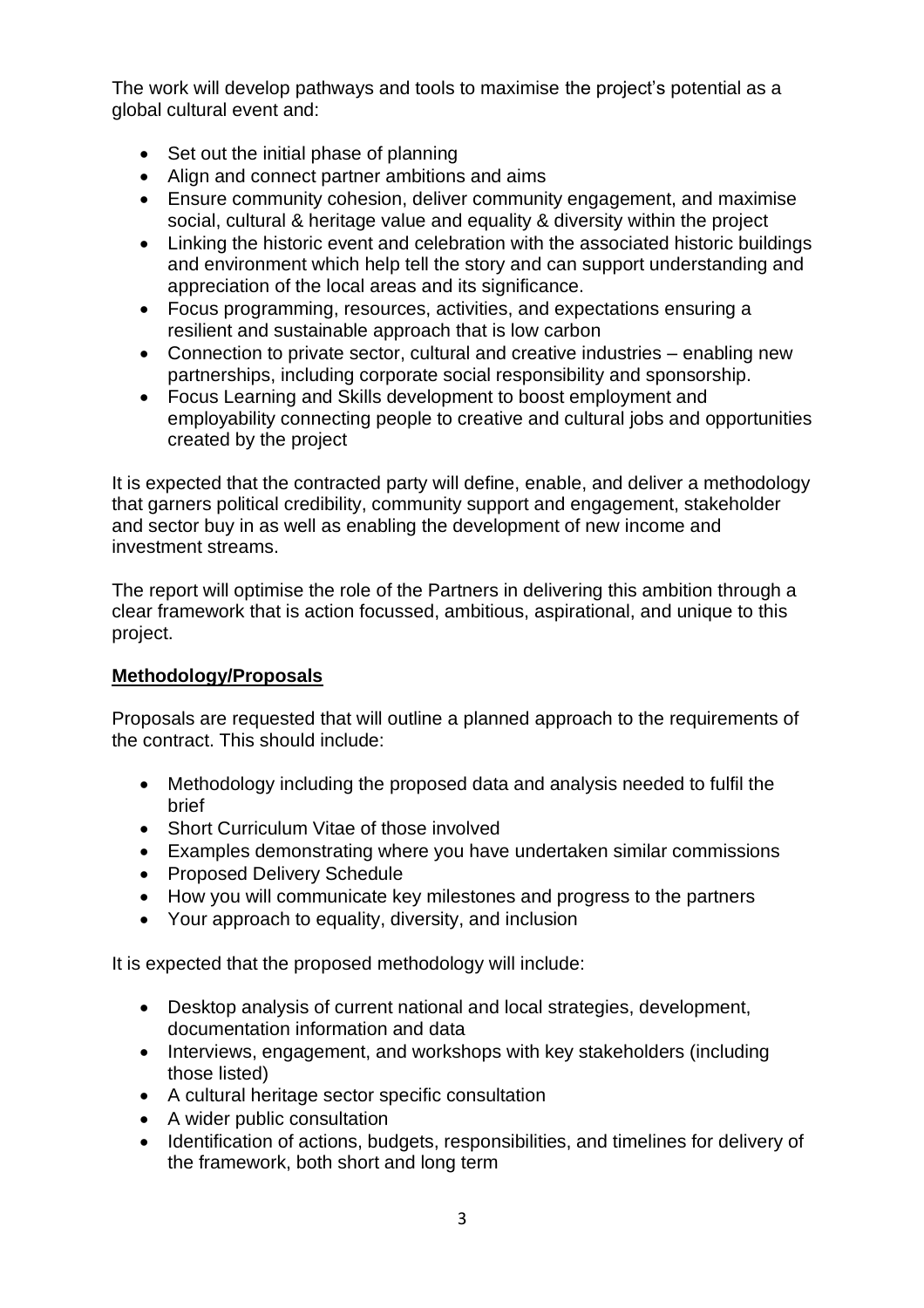- Creation of a draft report, including an Executive Summary and explanatory PowerPoint presentation for comment by key stakeholders
- Finalisation of a fully proofed report available as a PDF for publication by Liverpool City Council.

The successful appointee will demonstrate broad experience in the development of multi - partner events that are likely to include art, culture, educational, engineering, festivals, and major public events.

You will outline an in-depth knowledge of both national and international agendas and developments around culture, tourism, outdoor events, creative technology, heritage & urban design, architecture, public art, learning and skills and will demonstrate the ability to develop new conceptual frameworks that enable focus of activity, continuous improvement, rationalisation and avoiding mission creep.

We require short-, mid- and long-term visioning and objective setting as part of this project; a strong record of accomplishment of enabling buy in from multiple stakeholders; and some expertise/knowledge of the subject matter is desirable.

#### **Fees and Costs**

Rates and prices shall be deemed inclusive of all additional expenses howsoever incurred.

It is envisaged that the work will take a total of 35 working days to undertake and a maximum budget of £21,000 inclusive of VAT where applicable is available to complete the project.

Submissions should be on a PDF of no more than 10 A4 pages. This should be sent by email to [contribute@manchesterhistories.co.uk](mailto:contribute@manchesterhistories.co.uk)

If the file size exceeds 5mb please send via<https://wetransfer.com/>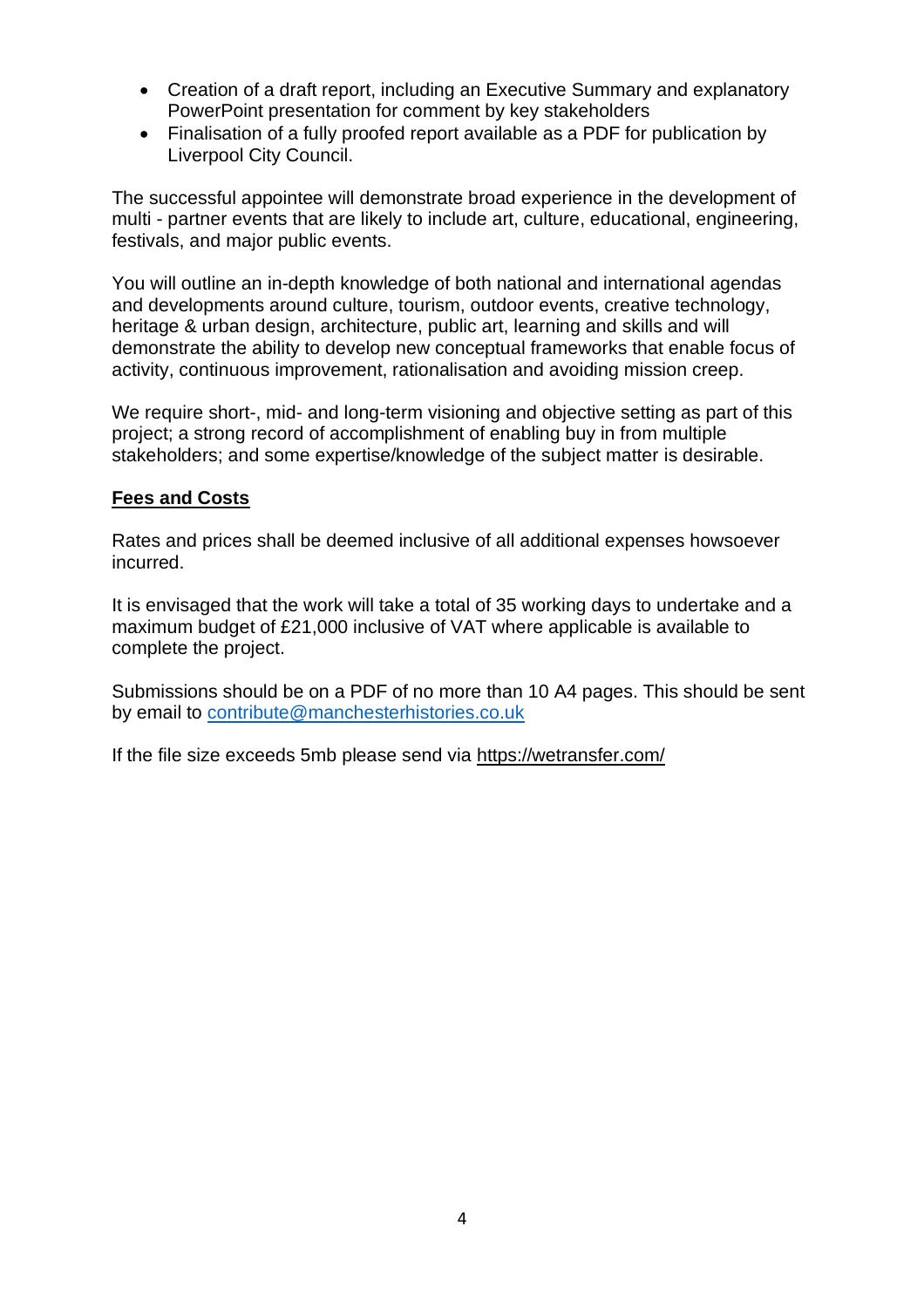# **Award Criteria**

| Candidates will be assessed in the following manner:                                                                                                                    |                              |
|-------------------------------------------------------------------------------------------------------------------------------------------------------------------------|------------------------------|
| Understanding of the specific project requirements as stated above                                                                                                      | 25%                          |
| Expertise in delivery of similar initiatives                                                                                                                            | 10%                          |
| The successful deliverer will have undertaken similar projects in the past and will be able to<br>point to tangible and successful outcomes in other locations          |                              |
| Social Value/Quality of delivery of similar projects including equality,<br>diversity, health & safety, environmental impact, and Workforce Matters                     | 15%                          |
| Successful deliverer will have a full understanding of Equal Opportunities legislation and<br>practice and be able to demonstrate this within their working methodology |                              |
| Activities must be sustainable and must not adversely impact upon the environment (for<br>example use of public transport/ recycled paper etc.)                         |                              |
| They will have knowledge of Health & Safety law and will ensure that their activities are risk<br>assessed where appropriate                                            |                              |
| Methodology and approach proposed                                                                                                                                       | 25%                          |
| Delivery / Timescales                                                                                                                                                   | <b>Mandatory Requirement</b> |
| Price/Cost                                                                                                                                                              | 10%                          |
| Value for Money/Productivity/Added Value                                                                                                                                | 15%                          |

On completion of the work Rocket 2030 will retain all Intellectual property rights and relevant copyright for the work undertaken. No proposals will be accepted after the closing date unless a suitable deliverer is not appointed.

#### **We reserve the right not to appoint and/or to make minor amendments to the specification as issues arise.**

#### **Indicative Timeline**

Submissions by 30<sup>th</sup> June 2022 Appointment by 30th July 2022 Draft for consultation 31<sup>st</sup> November 2022 Final document by 31st December 2022.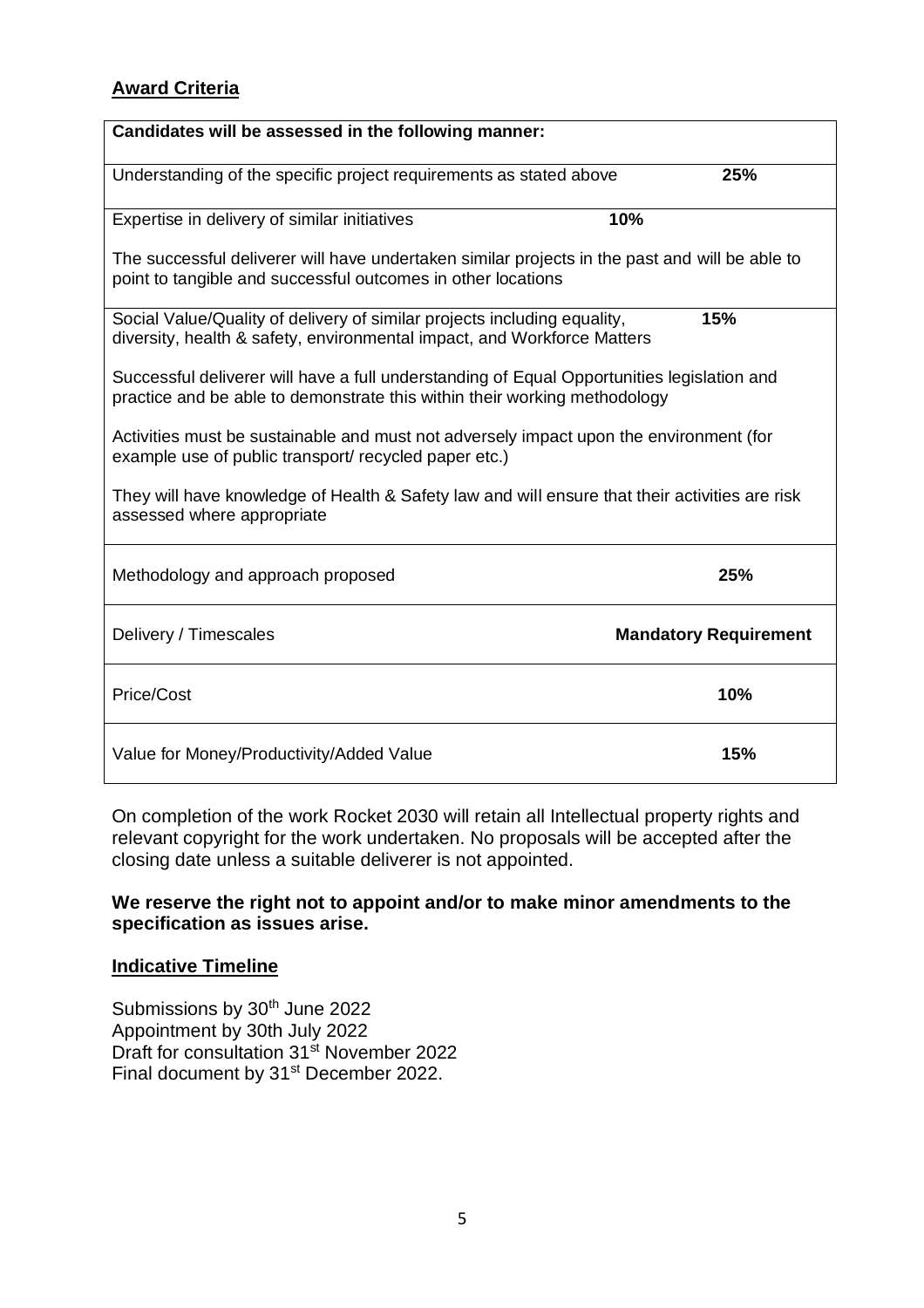# **Appendix A: Background**

# **ROCKET 2030**

A commemoration in 2030 provides scope to connect historic events to contemporary themes of trade, globalisation, sustainable transport, technology, and future cities. Manchester City Council, Manchester's Science and Industry Museum and Liverpool City Council's cultural leads have already met to propose leading a commemorative programme that celebrates the impact of these historic events on the region and the world. There will undoubtedly be massive public interest, nationally and internationally in such a programme.

# **History**

The Rainhill Trials was an important competition run in October 1829, to test George Stephenson's argument that locomotives would best serve the nearly completed Liverpool and Manchester Railway (L&MR). Five locomotives were entered, running along a 1-mile (1.6 km) length of level track at Rainhill, near St Helens. After Stephenson's Rocket won the trials, George and Robert Stephenson were given the contract to produce locomotives for the railway.

A year later, the Liverpool and Manchester Railway would be officially opened for business, with national leaders and local officials in attendance famously including William Huskisson MP, who became the first victim of a railway accident. Huskisson has since gained notoriety for his role in the slave trade.

The intercity line opened on 15 September 1830 with termini at Liverpool Road, Manchester (now part of the Museum of Science and Industry in Manchester) and Edge Hill, Liverpool, now the home of LCC funded cultural organisation Metal Culture. The line was an instant success carrying tens of thousands of passengers by 1831 and triggered the beginning of the Railway age.

# **Previous Liverpool/Merseyside Celebrations**

# **1930 Centenary Celebration**

A programme of celebrations took place from 13 to 20 September 1930 with a packed series of events - the programme booklet for the centenary celebrations was about an inch thick. On Saturday 13 September at 12 noon the American Ambassador, His Excellency Brigadier-General Charles Gate Dawes, declared the celebrations open. His speech and that of the Lord Mayor of Liverpool, Edwin Thompson, were broadcast nationally. Highlights included:

- The Railway Exhibition in St George's Hall open until 10pm every day showing "models, miniature railway and historical and pictorial matter" designed to "show a complete conspectus of the evolution of railways from the beginning to the present day." It was considered the finest collection of its kind ever assembled.
- Lime Street and St George's Plateau were decorated for the occasion with a large celebratory arch and banners on masts in the surrounding streets. An illuminated tramcar toured the city nightly bearing a reproduction of Rocket locomotive in coloured lights.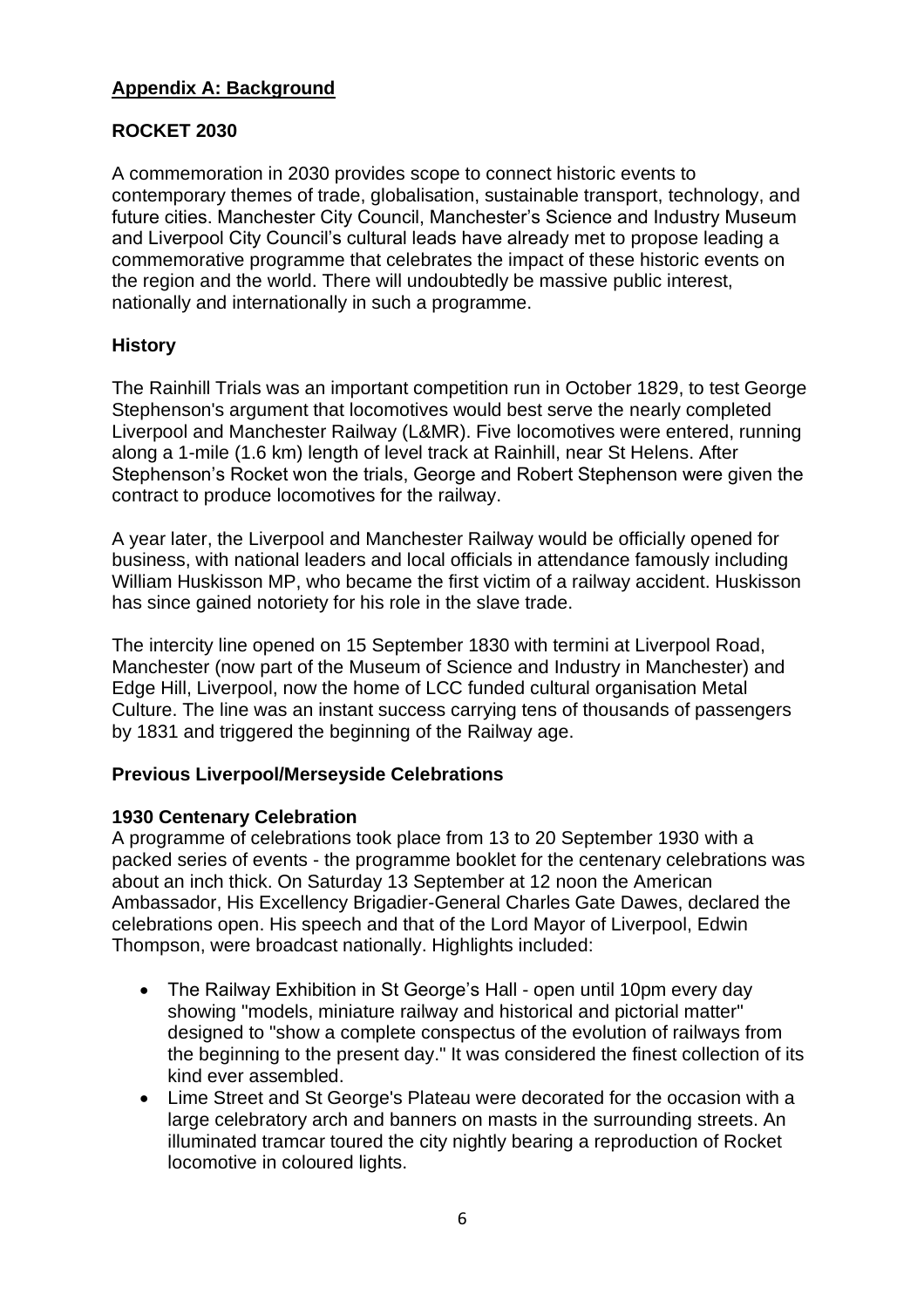• Railway Fair at The Mystery This was the main event of the celebrations and was open daily from 10am until 11pm. Rocket (a replica built in 1911), North Star and Lion were amongst 34 railway locomotives and items of rolling stock exhibited on the showground, including rides round a circular railway specially laid down for the occasion. Alongside the displays and railway trips there was a Programme of Amusements including epic 24-episode Pageant of Transport. This took place daily at 7.30pm with matinees at 3pm on Saturdays. It is listed as "the significant and crowning event of the celebrations" taking place on a 100-yard-long stage enacted by 4,000 performers! There was also a vaudeville show, fireworks every night at 9.30pm, music and refreshments. Quite oddly there was also a marathon race on 17 September ending in the park.

#### **1980: Rocket 150**

In May 1980, the Rocket 150 celebration was held to mark the 150th Anniversary of the opening of the Liverpool and Manchester Railway and the trials the year before. The 'Grand Cavalcade' took place during the Spring Bank Holiday. British Railways London Midland Region organised a cavalcade of locomotives old and new at Rainhill. Temporary stands were set up to seat 46,000 people per day. The locomotives had travelled from all over the country (including from Severn Valley Railway), many under their own steam power, with the cavalcade assembled at nearby Bold Colliery which travelled through St. Helens Junction to the stands situated on agricultural land between Lea Green and Rainhill stations. Each of the three days featured up to 40 steam and diesel locomotives and other examples of modern traction, including:

- Lion, at the time of Rocket 150 the oldest operable steam locomotive in existence)
- Flying Scotsman the most famous locomotive in the world
- Sir Nigel Gresley A4 Pacific (same type as Mallard, the world's fastest steam locomotive
- BR Class 55 Deltic 'Tulya'
- British Rail's Advanced Passenger Train the world's first tilting train.

The Rocket 150 cavalcade can be viewed on BBC iPlayer at: [https://www.bbc.co.uk/iplayer/episode/p011vfz4/the-great-railway-cavalcade-rocket-](https://www.bbc.co.uk/iplayer/episode/p011vfz4/the-great-railway-cavalcade-rocket-150-at-rainhill)[150-at-rainhill](https://www.bbc.co.uk/iplayer/episode/p011vfz4/the-great-railway-cavalcade-rocket-150-at-rainhill)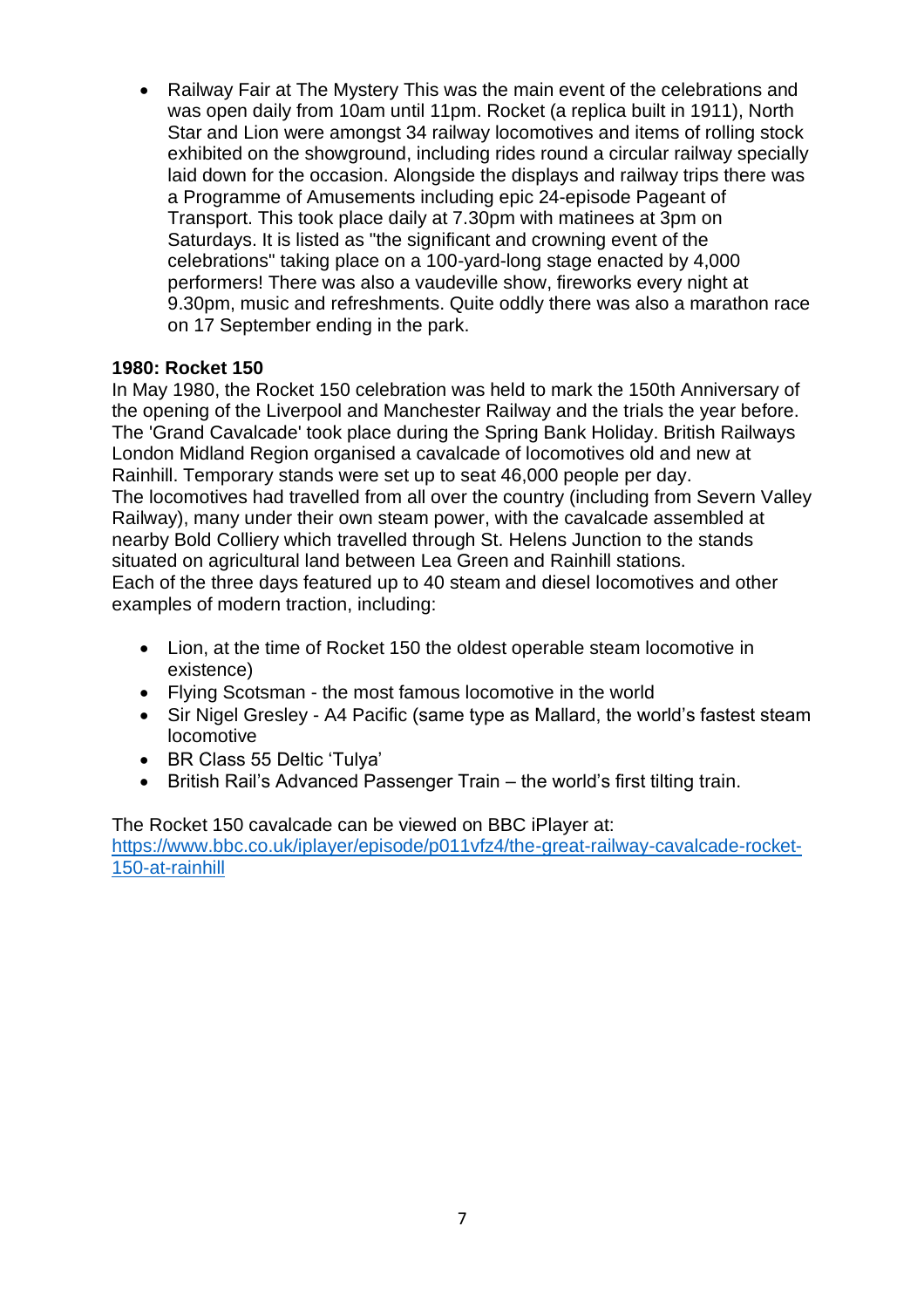# **Appendix B: Key Information**

#### **Liverpool Local Strategies (LCC and partners)**

Liverpool City Plan, Beatles Strategy, Liverpool Cultural Strategy Climate Change Strategic framework, LCR Industrial Strategy, NPO Business Plan

#### **Manchester**

Manchester Cultural Ambition (Culture Strategy), Our Manchester Strategy, Manchester Industrial Strategy, Climate Change Action Plan 2020-25

#### **Stakeholders**

Arts Council England, National Lottery Heritage Fund Historic England Liverpool City Region Combined Authority UNESCO Liverpool Learning Partnership (Liverpool Cultural Education Partnership) Cruise Liverpool DCMS, British Council British Tourist Authority - Visit Britain Mayors' Offices - Liverpool City Region Combined Authority & Greater Manchester Combined Authority City Region Combined Authorities LARC, COOL, Cultural Sector Liverpool Visitor Economy network LCC Cultural Select Committee **Merseytravel** Network Rail Northern Rail Liverpool & Manchester Universities Creative Manchester Culture Liverpool Marketing Liverpool Marketing Manchester 2030 Growth Hub Creative England Local communities St Helens Council Rainhill Railway and Heritage Society St Helens Transport Museum Wirral Transport Museum National Railway Museum National Museums Liverpool Science and Industry Museum Manchester Manchester Transport Museum Tramway Museum Heaton Park Manchester **HOME** Manchester City Council Manchester Cultural Leaders Group/ Cultural Consortium Manchester Histories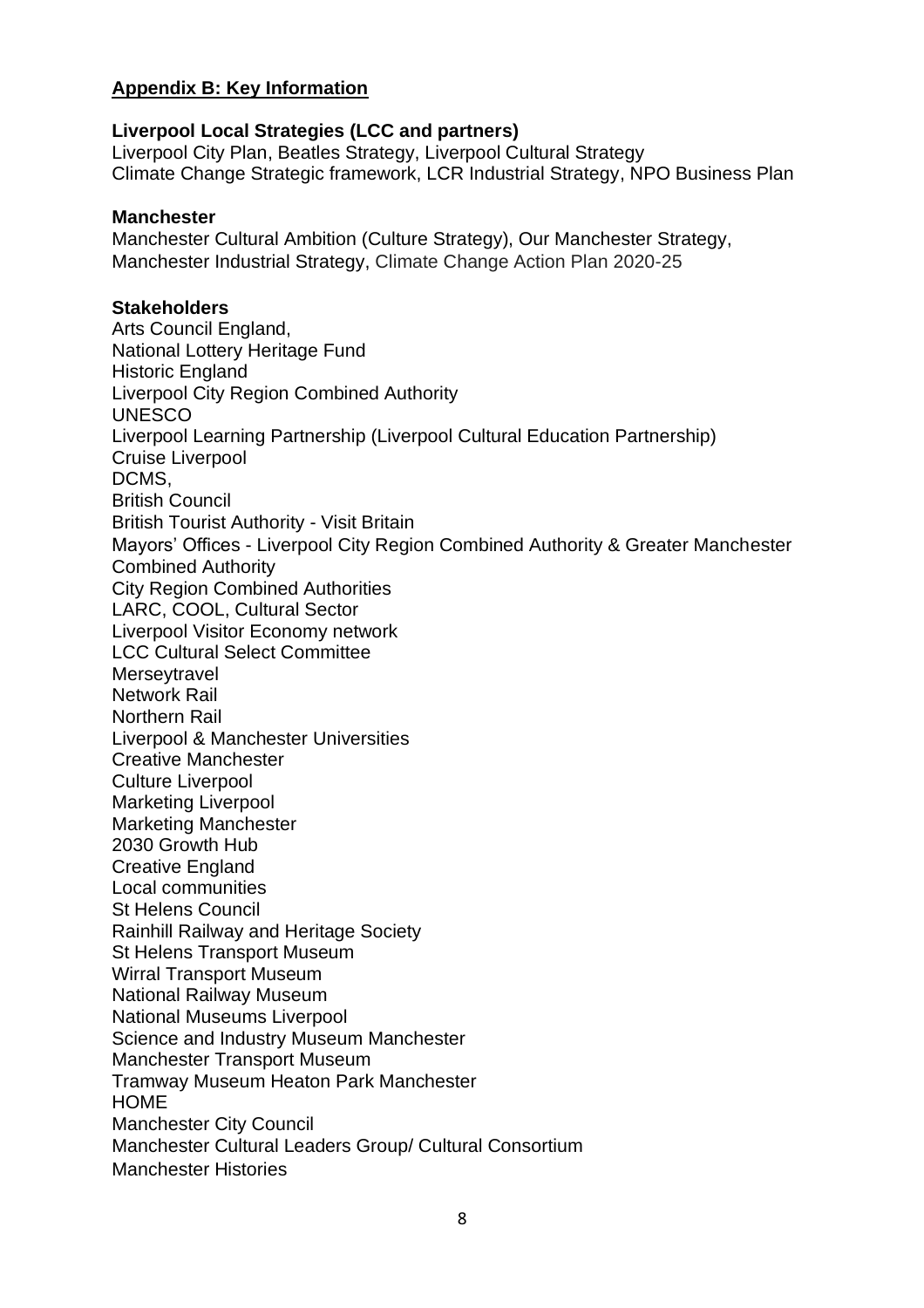HiDDEN Heritage Network Manchester & Salford G-MAST (Greater Manchester Arts Sustainability Team) SHIFT The Liverpool & Manchester Railway Trust

#### **Selected Websites and Links**

<https://liverpool.gov.uk/council/strategies-plans-and-policies/inclusive-growth-plan> <https://www.cultureliverpool.co.uk/> <https://larc.uk.com/> <https://cool-collective.co.uk/> <https://www.liverpoolfilmoffice.tv/> <https://www.cruise-liverpool.com/> <https://www.stgeorgeshallliverpool.co.uk/> <https://www.greatermanchester-ca.gov.uk/media/1980/strategy.pdf> [https://www.manchester.gov.uk/downloads/file/25262/manchester\\_cultural\\_ambition](https://www.manchester.gov.uk/downloads/file/25262/manchester_cultural_ambition) [https://www.manchester.gov.uk/downloads/download/6426/the\\_manchester\\_strategy](https://www.manchester.gov.uk/downloads/download/6426/the_manchester_strategy) [https://www.greatermanchester-ca.gov.uk/what-we-do/economy/greater](https://www.greatermanchester-ca.gov.uk/what-we-do/economy/greater-manchesters-local-industrial-strategy/)[manchesters-local-industrial-strategy/](https://www.greatermanchester-ca.gov.uk/what-we-do/economy/greater-manchesters-local-industrial-strategy/) [https://democracy.manchester.gov.uk/documents/s16275/Final%20MCC%20Climate](https://democracy.manchester.gov.uk/documents/s16275/Final%20MCC%20Climate%20Change%20Action%20Plan%202020-25.pdf) [%20Change%20Action%20Plan%202020-25.pdf](https://democracy.manchester.gov.uk/documents/s16275/Final%20MCC%20Climate%20Change%20Action%20Plan%202020-25.pdf)